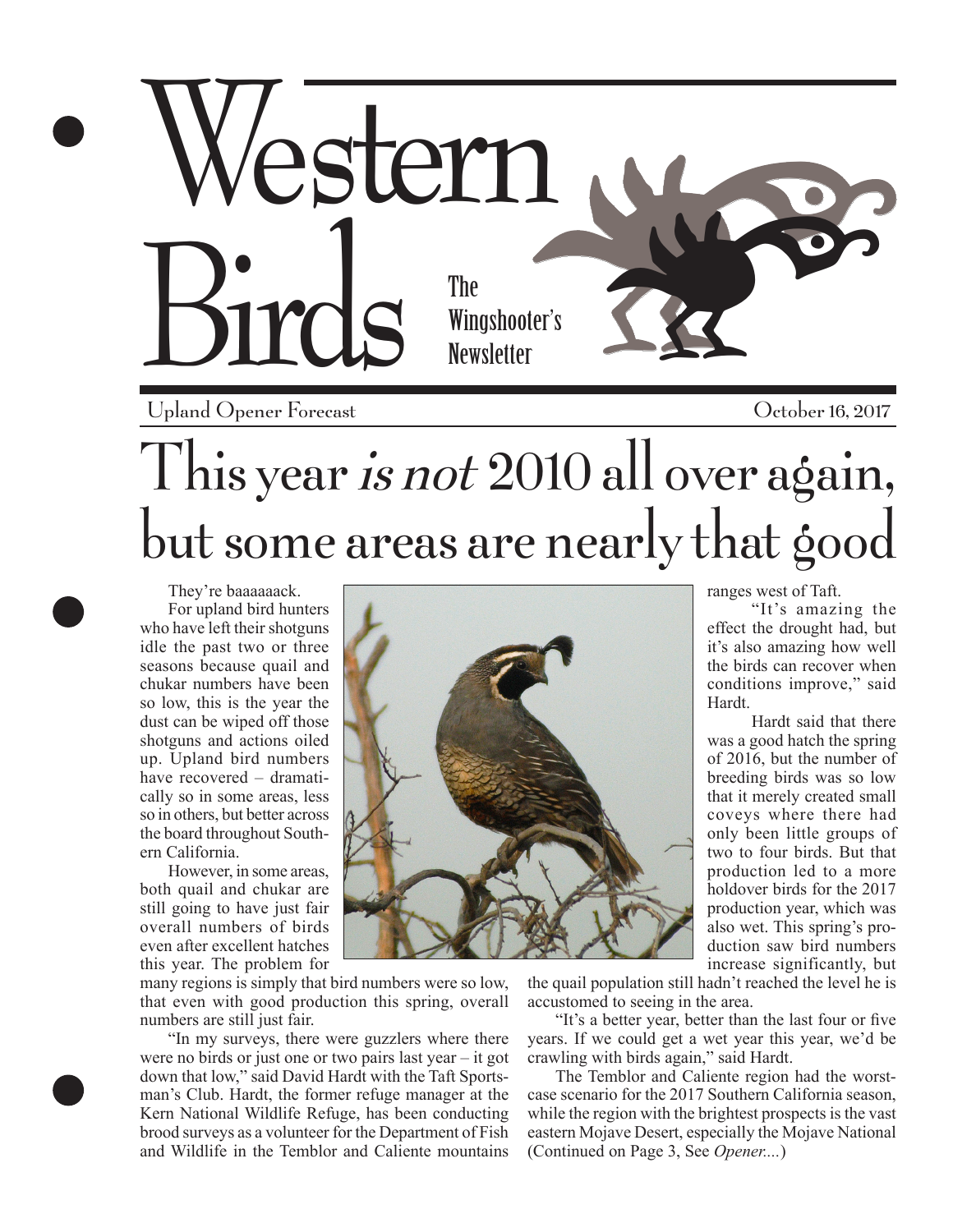# Commentary

# Guzzlers and bureaucrats

It is getting wearisome dealing with some of the bureaucrats within the different federal land management agencies for volunteer groups merely wanting to repair and restore guzzlers so they continue to provide water for wildlife.

This isn't an across-the-board problem. It has been isolated to staff within different local offices and headquarters. The superintendent of the Mojave National Preserve has thrown up unnecessary roadblocks on Cliff McDonald (Water for Wildlife) and his volunteers from continuing to do routine maintenance on existing guzzlers within the Preserve. The restoration had been going on for seven years before Suess got there, but now it has been stopped pending the completion on "studies" and "analysis" that don't apply really to the guzzler work. Bureaucrats in the Needles office of the Bureau of Land Management also stopped McDonald's work on those federal lands temporarily — long enough for an entire season of restorations to be lost. The Barstow office of the BLM stopped the High Desert Quail Forever Chapter from completing work on the Shadow Mountains guzzlers (covered in this issue) *after* an agreement was reached. This led to a loss of grant money the group had obtained to do the work.

Meanwhile, the BLM and U.S. Forest Service in the Bishop region have begged McDonald to do restoration work on their guzzlers. The San Bernardino National Forest has been working cooperatively with Quail Forever and the California Deer Association (sometimes very slowly, but...). And the list of government agencies cooperating with the volunteers is long and grateful.

So where does resistance originate?

There is no doubt that *some* of the resistance from *some* of the people within the federal bureaucracy is semi-legitimate. There are so many vague mandates they must follow that they are paralyzed by the fear of doing anything. Lawsuits and ridicule from friends in the local environmental community are just one decision away. But mostly there is a simple bias against hunters. *If hunters are doing the work, there must be an evil motive. It has to be bad*, is what they think and even say. To an increasing percentage of federal employees in these agencies, hunting is an arcane practice carried out by gun-toting, wildlife murderers. In their minds, hunters have no real concern for the resource — well over 100 years of sterling conservation history ignored or revised into a made-up negative narrative. The whole "tortoises drown in guzzlers" story is one blatant lie they try to sell.

So, these bureaucrats use their interpretation of these vague regulations to stop guzzler restoration. Eventually, someone up the chain of command is exposed to a sniff of this stink and it ends. Sometimes it ends civilly. Sometimes it ends with a transfer of staff, eliminating the problem here.

 Dan Connelly, the state director with Quail Forever and former career Department of Fish and Wildlife employee, has been working on agency-wide solutions to this problem. Dan has gone to the main regional or national offices of these federal

agencies and has been working out Memorandum of Understand (MOU) agreements that will apply to all the offices. The local anti-hunter, anti-man-made water sources, anti-hands-on-conservation decisions will someday — hopefully someday soon — be eliminated from the guzzler restoration decision equation.



*Western Birds* is published whenever we see fit. It's that simple. Don't panic. We used to publish monthly issues from August through December and then one other issue sometime between January and June for a total of six, eight-page issues per year. We don't meet that schedule any more, and make no promises on how many issues we do each year and when we'll get them out. We're shooting for at least four issues each year, but don't hold us to that for now. We do promise, however, that you will get at least 48 pages of newsletter for each "year" of your subscription. That fair?

Regular subscription price is \$150 per "year" or \$270 for a two-year subscription, or \$375 for three years. Checks should be made out to *Western Birds*.

The subscription price includes not only the printed newsletter, but we also publish special e-mail editions for the dove and upland openers, and occasional other things, that are publically posted on the website.

This is the free special Upland Bird Forecast issue of *Western Birds* that is available to all hunters. Please feel free to share this digital edition.

#### Editor:

Jim Matthews 909-887-3444 office 909-553-0408 cell 909-887-8180 fax

E-Mail addresses: *chukarinsane@gmail.com odwriter@verizon.net*

Web Site: *www.OutdoorNewsService.com*

Facebook: *www.facebook.com/pages/ Western-Birds/128544773832003*

**Western Birds P.O. Box 9007 San Bernardino, CA 92427-0007**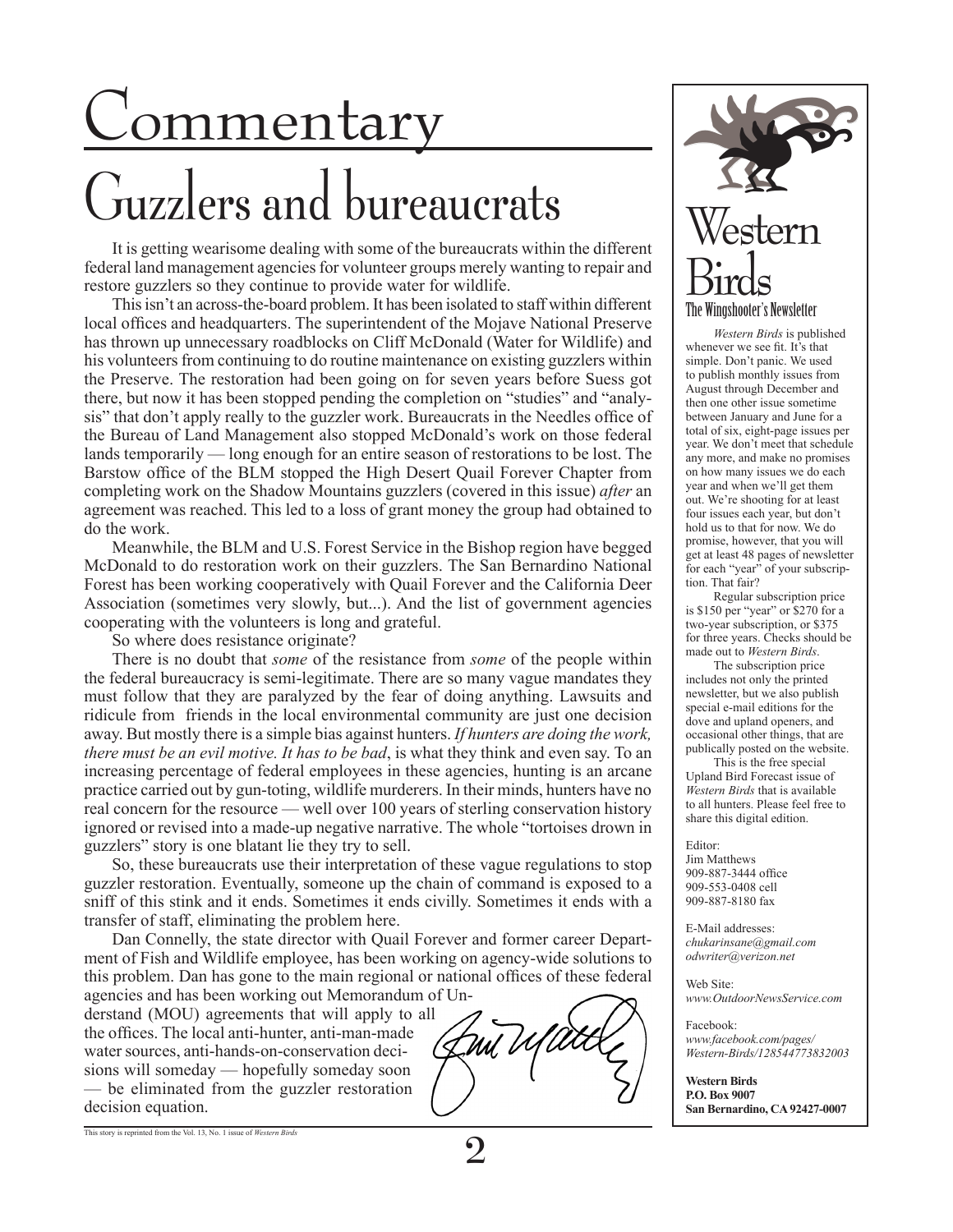# Upland Forecast

#### Jpener....

(Continued from Page 1) Preserve.

Cliff McDonald, the founder and ramrod behind Water for Wildlife, the group that restores guzzlers and springs for wildlife in the East Mojave, said that on the youth quail hunt Oct. 14 "we jumped 150 or more quail where I hadn't seen any in the past two years." He added that they saw birds in almost every spot they checked in the Mid Hills and New York Mountains.

Todd Siron, an avid Las Vegas bird hunter and new *Western Birds* subscriber, said he's been scouting the Preserve all summer, and reported that on one trip he saw 17 coveys of Gambel's quail and 600-plus quail overall.

"I went a few more times three or four weeks ago and saw a lot of birds. It looks like there were two or three hatches this year, and all of the coveys had 50 birds or so," said Siron.

Most other places across Southern California are in between these two extremes. The further north and east you go from major urban areas in Southern California, the better the conditions were for nesting this spring and the better the bird numbers. Here's a region-by-region update from actual eyes-on-the-ground reports:

**SIERRA, WHITE, AND INYO MOUNTAINS:**  The eastern slope of the Sierra Nevada, along with the Inyo and White mountain ranges on the east side of the Owens Valley, all had much better quail and chukar production the spring of 2017 and bird numbers have recovered so that overall numbers are fair to good. Some of the dryer mountain ranges didn't get as much moisture, but overall the prospects look good.

In the south end of the Sierra, all of the major drainages on the west side of Highway 14 from Red Rock Canyon State Park (closed to hunting) north past this Highway's junction with Highway 395 had good production and enough holdover birds from last year to look pretty good again. Chukar numbers have rebounded, but were so low that flocks are widely dispersed. Valley quail numbers look good in most canyons, but still well below the peak numbers in 2010.

The White Mountains look particularly good for chukar this year, while the more southerly Inyo Mountains will probably be just fair with more widely scattered groups of chukar.

**RED MOUNTAIN REGION:** The Rand and El Paso Mountain ranges and other desert mountains in this area – collectively known as the Red Mountain region – *is* chukar central for Southern California hunters, and

the numbers of these big gamebirds have recovered from the dramatic lows of the past three seasons. They are still well below the peak numbers during 2010, but it could be considered a more normal year in this area and hunting should be pretty fair. Quail numbers in this region still are very low and recovering slowly.

**EAST MOJAVE DESERT:** The mid- to upperelevations of the Mojave Preserve had excellent bird production and good holdover bird numbers from last year, and the result is a bumper-crop of Gambel's quail and almost-as-good chukar production and numbers. All of the mountains ranges in the Preserve will have good to excellent hunting this year with especially good reports from the Mid Hills, New York, Castle, Woods, Providence, Ivanpah, and Piute mountain ranges. The Hackberry Mountains look very good for quail and chukar, and the Clarks and Kingston ranges have good chukar numbers again in addition to strong Gambel's quail populations.

South of Interstate 40, the Old Woman Mountains and Sacramento Mountains didn't have quite as wet conditions, but good enough to improve bird numbers significantly from the past few seasons and the hunting should be fair to good in this area.

**COLORADO RIVER CORRIDOR:** Quail numbers are nearly as good as in the East Mojave along the whole Colorado River corridor from Bullhead City south to Yuma. Gambel's quail numbers have really rebounded and there have been a lot of reports of double hatches this season and large coveys.

The best numbers will be on public lands adjacent to irrigated agriculture and within two or three miles of permanent water sources where bird have access to water. Quail numbers around all of the guzzlers and springs in the desert have also jumped dramatically throughout this region.

**WEST MOJAVE:** The drought subsided in the cluster of mountain ranges in the Barstow to Lucerne Valley to Pinon Hills, collectively called the West Mojave. However, chukar numbers were so low that the rebound was modest, at best, in this area.

"Bleak," said bird hunting guide Harold Horner. "There's birds again, but I'm not hunting this region this year."

 The members of the High Desert Quail Forever chapter in this region said they have hauled nearly 20,000 gallons of water to area guzzlers this year to make sure the systems were all full, and Frank Rorabaugh said they tallied a total of about 500 chukar in their surveys and during water-hauling, which he called "the most in the last couple of years" but still pretty dismal overall. (Continued on Page 4, See *Opener....*)